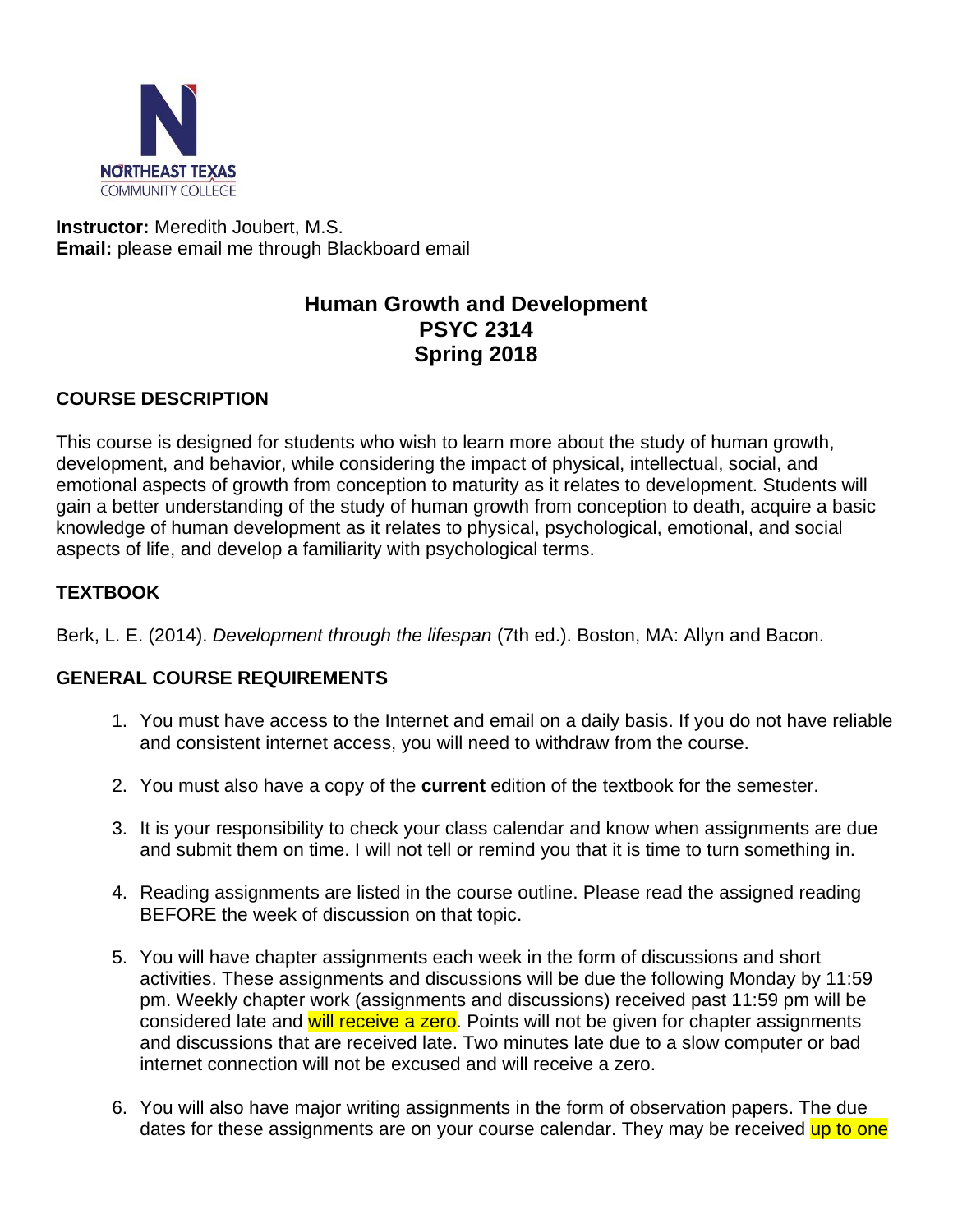week past the due date for 10 points off your grade. After one week, they will no longer be accepted for a grade and you will earn a ZERO for that assignment.

- 7. You must read all discussion posts from all students each week. You will be required to respond to at least two students within each discussion. Please try to post your own posts by Wednesday of each week to allow your classmates plenty of time to comment and for a conversation to get started.
- 8. All assignments that are submitted MUST be in .doc, .docx, .rtf, or .pdf format. Formats other than this will NOT be accepted. Please submit your assignments through the Blackboard learning modules. Please do not submit assignments to my NTCC email address.
- 9. Anyone who desires to withdraw from the class must formally withdraw from the class in the Registrar's office. Otherwise an F for the course will be given if you simply stop attending class. If you miss more than 3 class assignments or get behind in your online coursework, you should consult me before withdrawing. If at any time you are concerned about your grade, you are encouraged to speak with me about ways to improve your study skills and bring up your grade.
- 10. If you have any questions regarding class assignments or about material from the book, you are to post the questions on the discussion board in Blackboard. However, if you have a personal question, please email me rather than use the discussion board.
- 11. Active class participation is expected. Class activities will include exercises and hands-on activities designed to increase your understanding of the material. Please be active in the discussion board. Answer questions that your classmates have posted. Help each other.

# **COMMUNICATION**

Please send all emails through Blackboard email. If Blackboard is down, you may email me at mjoubert@ntcc.edu. Please use my NTCC email only if Blackboard is down.

You should check into Blackboard often during the week to keep yourself updated on information. I will often send class news by Blackboard email, so make sure you check your email regularly. I will return emails within a 24-hour period except weekends or holidays. I will return emails sent over the weekend on Monday.

The majority of our class communication should be in the discussion board under the appropriate topics. Post your questions and start conversations about the material. Help your classmates by answering their questions. Use private email when you have a question about your grade or want to tell me information you do not wish to share with everyone. Please do not send group emails to everyone; post those questions in the discussion board.

You may use the chat rooms for study groups. Post in the discussion board that you want to have a study group with your classmates. Arrange a day and time for you to all meet there and discuss the material.

As a last resort, you may also contact me through the secretary for the M/S building at 903-434-8292.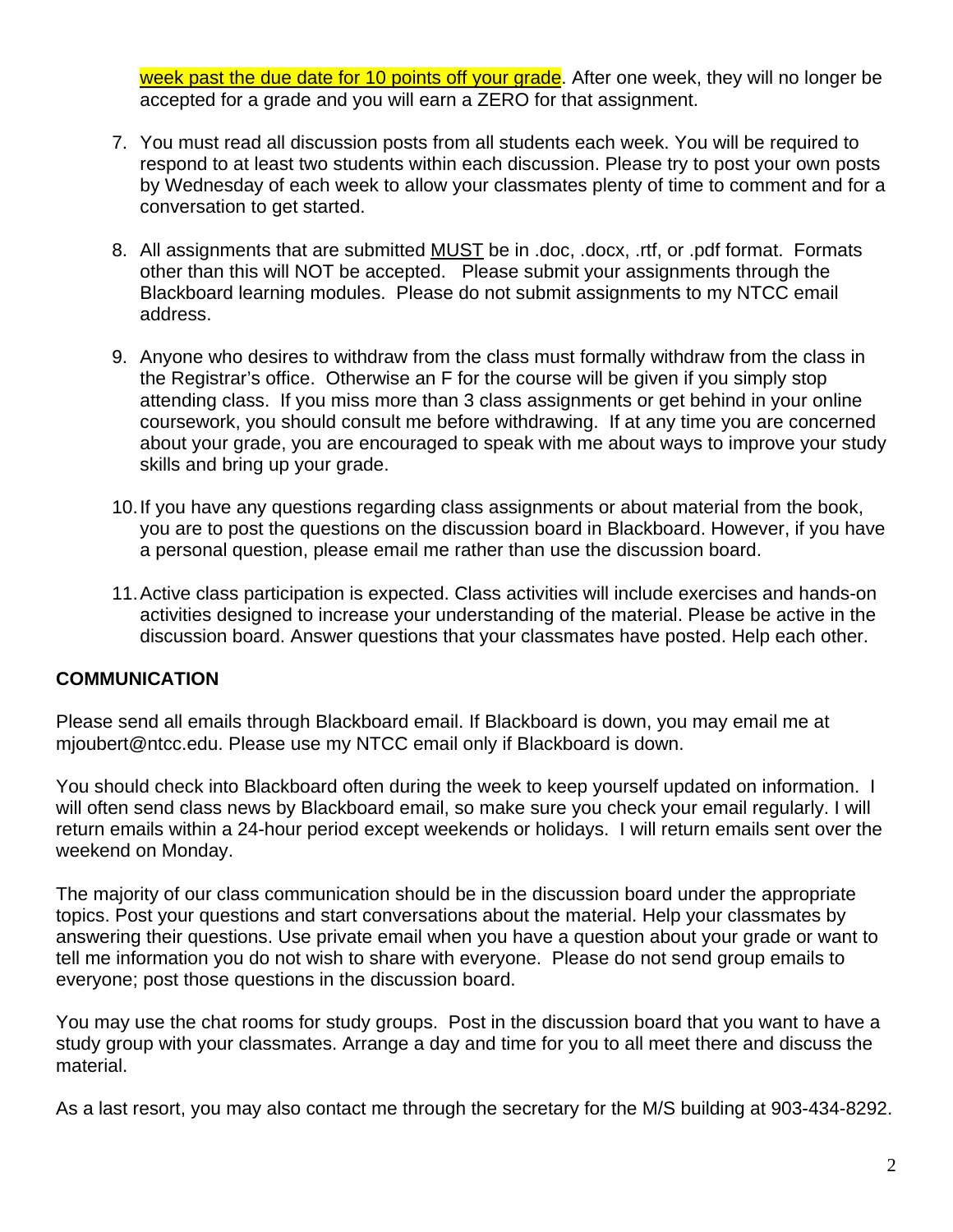### **COURSE ASSIGNMENTS**

**Chapter Assignments and Discussions**: Your chapter assignments can be found for each week in the "Modules" on the home page. Then click on the chapter for that week, then "Learning Activities and Assignments". These assignments must be completed and received by 11:59pm the following Monday regardless of holidays or time off. For example, the assignments listed for January 15 should be started on January 15 and turned in by 11:59pm January 22. All chapter assignments and discussions must be completed and submitted on time. Points WILL NOT be given for late chapter assignments and discussions. You will earn a zero for these items that are received past 11:59pm.

Chapter assignments will include exercises and hands-on activities designed to increase your understanding of the material. These should be submitted using Blackboard. Please do not email them to your instructor using NTCC email unless you are having difficulty accessing Blackboard.

When a discussion question has been assigned, you must post your own answer in the Discussion Board feature on Blackboard. It should be well-written, in paragraph format just like a short essay. Use correct spelling and grammar. In addition to posting your own answer, you must also **reply to at least two different classmates.** In your reply, you might tell them whether you agree or disagree with them and why, ask them questions about what they said, answer a question that they asked, debate them, challenge them, etc. Simply saying that you agree doesn't count. Just please remember to be respectful in your comments – NO bashing allowed! Make sure you go back after you have posted your response to read your classmates' comments so you don't miss anything. I encourage you to take the discussion questions seriously. They are not "busy work"; it is the best attempt at creating a traditional classroom environment where we would all be interacting with each other. Your grade will also be based on the quality and quantity of your responses and replies.

Your participation is even more important in an online course than in a traditional on-campus class. **Active class participation is expected.** 

Exams: There will be 5 exams. All exams will be 100 multiple-choice questions and will each count 100 points. They will all be taken online from any computer. You do not have to take them on campus. **Exam questions will come from the textbook and the online chapter notes that are in Blackboard**. You can find the notes in the "Chapter Notes" section. You will have 1 hour and 20 minutes for each exam. You **MAY NOT** use your textbook, notes, or any additional resources for exams. You are asked to be honest and allow this testing to be based on your knowledge just as if you were in a classroom situation taking an exam. Once you open the exam, your time begins and you may not start and stop the time. When your time is over, you will not be allowed to continue. It is best to make sure you are not interrupted and can have the entire 1hour and 20 minutes to complete the exam without disruption. It is also best to save every answer as you finish each question. Should there be a computer problem, it will be indicated on your computer and you will need to discuss this with me to make special arrangements to complete your exam. This is allowed only in very specific situations.

If you miss an exam for any reason, you will be required be required to take a make-up exam and will receive a 10 point penalty on your exam score. It is the student's responsibility to contact the instructor to schedule the make-up exam. The make-up must be taken within one week of the regularly scheduled exam, unless prior arrangements have been made. Any missed exam that is not made up within one week of the original test date will receive a grade of zero. There will be no exceptions to this policy. Exams **may not** be made up after one week of their original due date.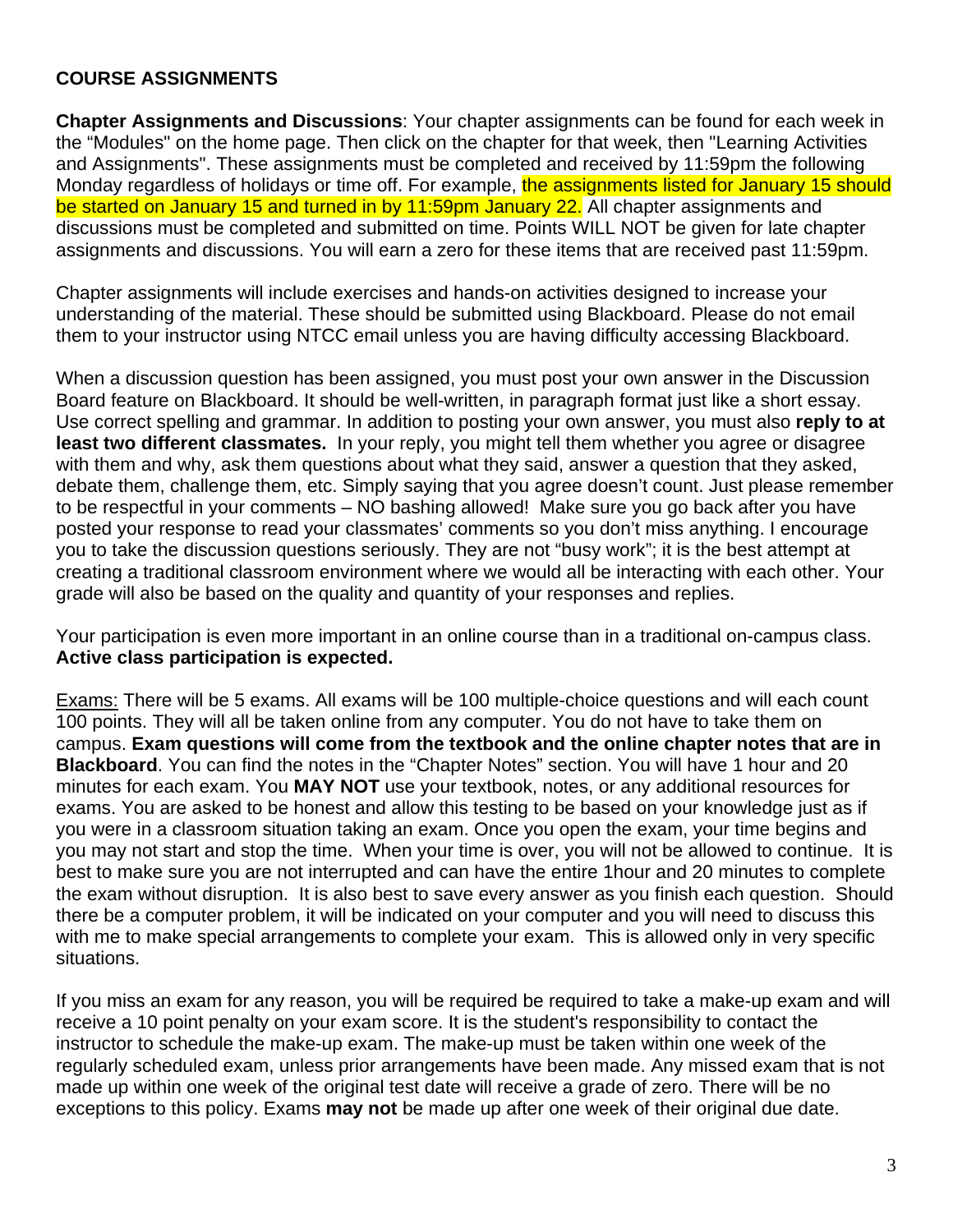Observations: Three observations and reports are required for every student in this course. Each observation is valued at 100 points. You are **NOT** to go to a school (public or private) to complete your observation. Observations must be from each of the following designated stages:

- 1. Observation #1: Infant or toddler (0-2)
- 2. Observation #2: Early Childhood (3-5) or Middle childhood (6-11)
- 3. Observation #3: Adolescence (12-18) or Early adulthood (19-40)
- 4. Observation #4: Middle adulthood (41-65) or Late adulthood (65+)

You may complete all 4 observation papers and I will drop your lowest observation grade as only 3 observation grades will count.

A handout is posted in Blackboard on our course homepage under "Observations Documentation". In this tab you will find detailed instructions that explain more about this assignment, along with ideas and consent forms. I have also included the same information at the end of this syllabus.

Observation papers may be turned in up to one week late with 10 points off the grade.

#### **GRADING**

All assignments must be turned in on time. Your grades will be posted on Blackboard in "My Grades". Weekly chapter assignments and discussions will be graded and posted within 72 hours of their due date. Other assignments will be graded and posted within 2 weeks of their due date.

Chapter assignments and discussions **may not** be turned in late. They will receive a zero. Observation papers may be turned in up to one week late with 10 points off the grade. Exams may be taken up to one week late with 10 points off the grade.

Grades will be computed as follows:

| Observations (3)  | $= 45%$ |
|-------------------|---------|
| Daily Assignments | $= 30%$ |
| Exams             | $= 25%$ |

The grading scale below will be used to determine your final grade.

| Percentage | Grade |
|------------|-------|
| 100% - 90% | $= A$ |
| 89% - 80%  | $= B$ |
| 79% - 70%  | $= C$ |
| 69% - 60%  | $= D$ |
| BELOW 59%  | = F   |

**Extra credit is not provided in the course**. If you are not making the grade that you hoped for, please talk to me and I will try to give you ideas that may help bring up your grade. I will not, however, provide any additional assignments that you could complete to bring up your grade. I do not grade on a curve and I do not throw out any assignments or exam questions.

Even though I do not offer any extra credit in this course and will give you only a few opportunities to earn bonus points, I will give you a chance to earn a few bonus points right now. If you send me an email titled "Syllabus" and tell me five things you learned about this course from reading your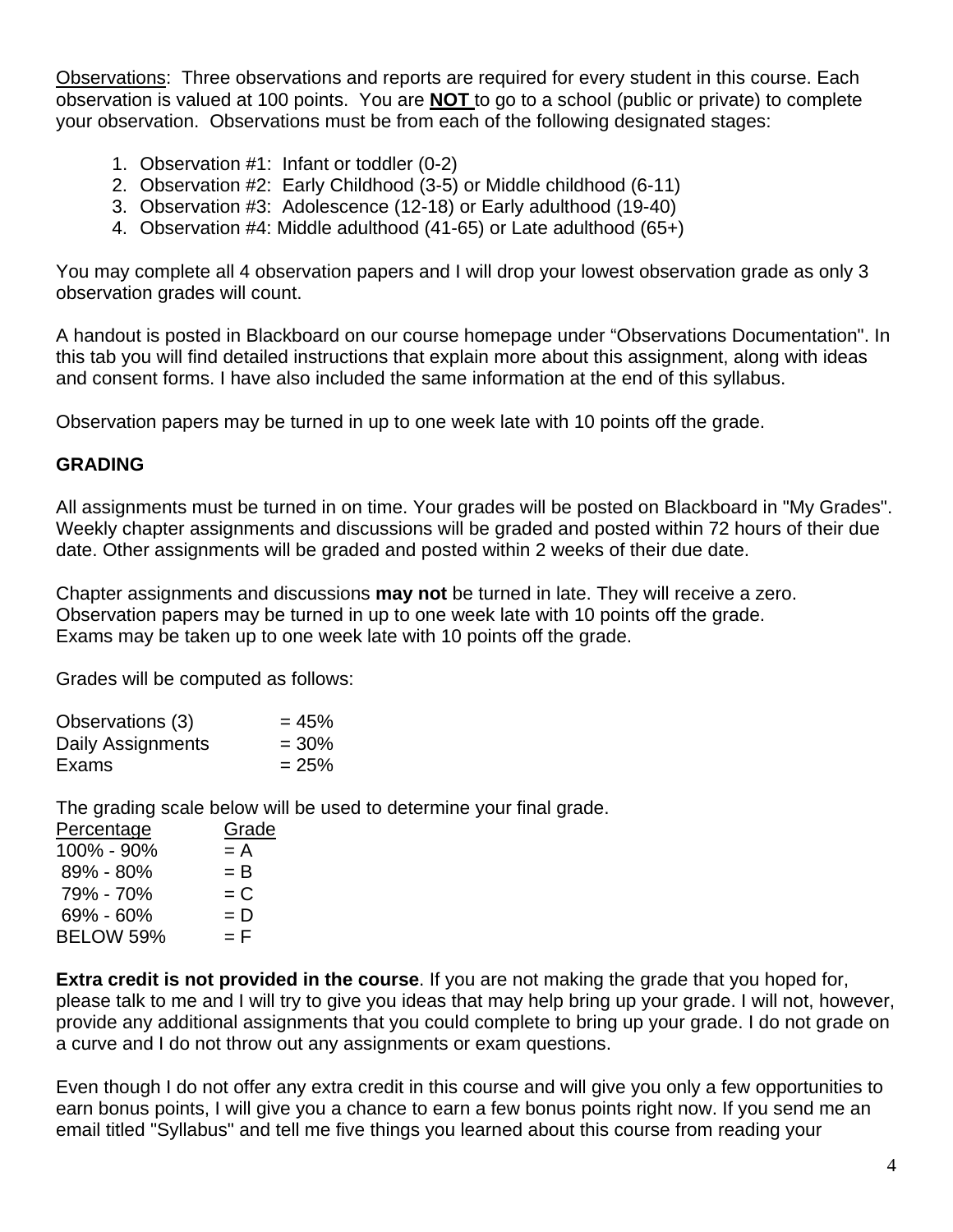syllabus, I will give you 10 bonus points. But you must send me this email during the first week of class in order to earn these points.

# **FINAL REMINDERS**

Please remember: all assignments are always due by 11:59pm the following week regardless of holidays or time off. Items are considered late if they are not received by 11:59pm the following Monday. I take the time very seriously, so turning things in even a few minutes past 11:59pm will be considered late. Observation papers will lose 10 points off the grade if they are turned in late. **No weekly chapter work (submitted assignments, emails, worksheets or discussion work) can be accepted late,** therefore you will earn a zero for those items submitted late. Keep in mind that computers often malfunction and email and the internet often go down, so I encourage you not to wait until the last minute to submit your work or complete your exams. **Computer troubles will not be accepted as an excuse for late work.** 

# **SERVICE LEARNING CLASS**

You may also choose to sign up for a Service Learning class listed as PSYC 2389. A major focus in this course is to help you understand the science of how behavior, mental processes, and socialization develop in a person's life. By taking part in a project that is centralized in a community setting, you will be able to develop insights that you cannot get just by reading a textbook or listening to lectures. Other students who have taken advantage of this opportunity have reported back that the experiences were well worth the time and effort and that their cultural and civic pride was heightened. Likewise, many students have made career decisions based on their experiences in the community. Many of you are going into one of the helping professions and a Service Learning class will increase the importance of knowing that we need to give back to the community above and beyond college, employment, membership in civic and social organizations, and so on. Contact John Coleman, the Coordinator of Service-Learning, jooleman@ntcc.edu for more information about community sites and classes.

# **CORE CURRICULUM PURPOSE AND OBJECTIVES**

Through the core curriculum, students will gain a foundation of knowledge of human cultures and the physical and natural world; develop principles of personal and social responsibility for living in a diverse world; and advance intellectual and practical skills that are essential for all learning.

Courses in the foundation area of social and behavioral sciences focus on the application of empirical and scientific methods that contribute to the understanding of what makes us human. Courses involve the exploration of behavior and interactions among individuals, groups, institutions, and events, examining their impact on the individual, society, and culture.

# **Core Curriculum Objectives for the social and behavioral sciences:**

# **Critical thinking:**

CT1: Students will demonstrate the ability to 1) analyze complex issues, 2) synthesize information, and 3) evaluate the logic, validity, and relevance of data.

CT2: Students will demonstrate the ability to 1) make informed decision, 2) arrive at reasoned conclusions, 3) solve challenging problems, and 4) use knowledge and understanding in order to generate and explore new questions.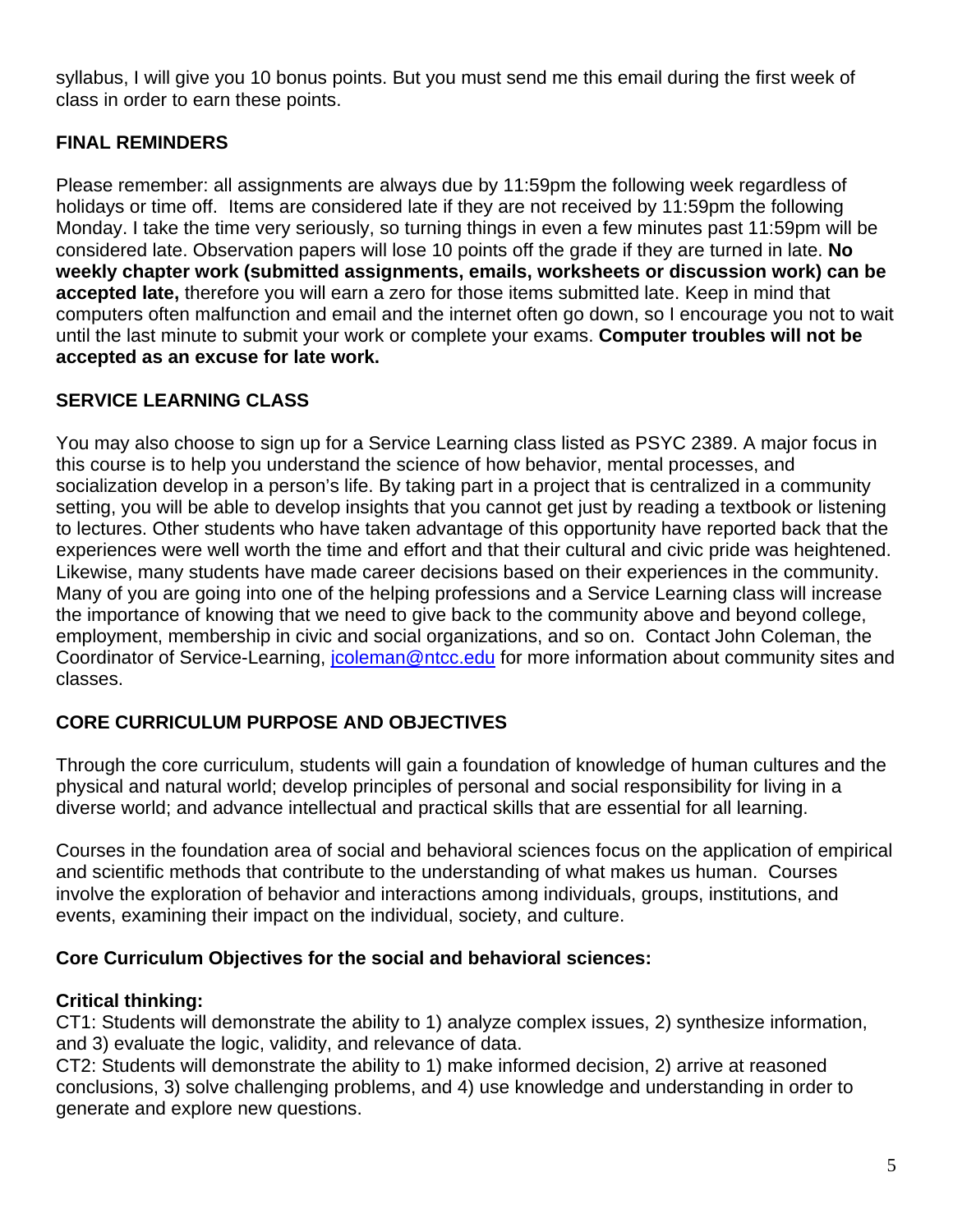### **Communication Skills:**

CS1: Students will effectively develop, interpret and express ideas through written communication. CS2: Students will effectively develop, interpret and express ideas through oral communication within a specific timeline.

CS3: Students will effectively develop, interpret and express ideas using visual communications components.

### **Empirical and Quantitative Skills:**

EQS1: Students will manipulate numerical data or observable facts by organizing and converting relevant information into mathematical or empirical forms (e.g. equations, graphs, diagrams, tables, or words).

EQS2: Students will analyze numerical data or observable facts by processing information with correct calculations, explicit notations, and appropriate technology.

EQS3: Students will draw informed conclusions from numerical data or observable facts that are accurate, complete, and relevant to the investigation.

### **Social Responsibility:**

SR1: Students will demonstrate understanding of intercultural competence.

SR2: Students will demonstrate knowledge of civic responsibility.

SR3: Students will demonstrate the ability to engage effectively in regional, national, and global communities.

## **STUDENT LEARNING OUTCOMES (SLO'S)**

Students enrolled in Psychology 2314 will:

1. Describe the stages of the developing person at different periods of the life span from birth to death.

2. Discuss the social, political, economic, and cultural forces that affect the development process of the individual.

3. Identify factors of responsible personal behavior with regard to issues such as sexual activity, substance abuse, marriage and parenting.

4. Explain the biosocial, cognitive and psychological influences throughout the lifespan as an ongoing set of processes, involving both continuity and change.

5. Describe the different developmental perspectives of the major theories of development (i.e. cognitive, learning, humanistic, and psychodynamic).

6. Identify examples of some of the cultural and ethnic differences that influence development throughout the lifespan.

7. Discuss the various causes or reasons for disturbances in the developmental process.

### **OFFICIAL POLICIES**

#### **Academic Ethics**

The college expects all students to engage in academic pursuits in a manner that is beyond reproach. Students are expected to maintain complete honesty and integrity in their academic pursuit. Academic dishonesty such as cheating, plagiarism, and collusion is unacceptable and may result in disciplinary action. Refer to the student handbook for more information on this subject.

### **Honesty Statement**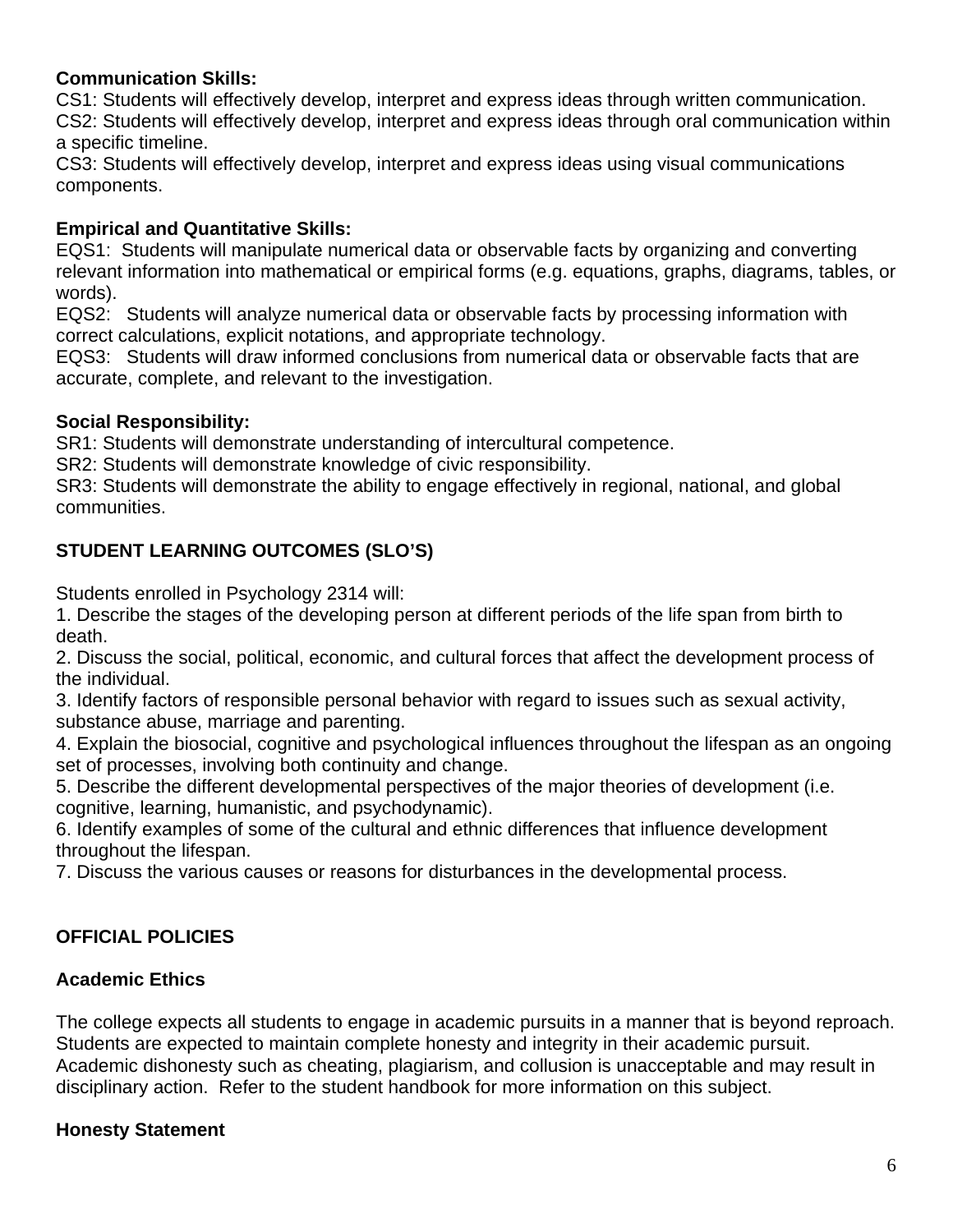Students are expected to complete all coursework in an honest manner, using their intellects and resources designated as allowable by the course instructor. Students are responsible for addressing questions about allowable resources with the course instructor. **NTCC upholds the highest standards of academic integrity. This course will follow the NTCC Academic Honesty policy stated in the Student Handbook. A ZERO WILL BE GIVEN FOR ANY WORK THAT IS PLAGIARIZED. A ZERO WILL ALSO BE GIVEN FOR COLLUSION AND COPYING OF ANOTHER'S WORK.** 

## **ADA Statement:**

It is the policy of Northeast Texas Community College to provide reasonable accommodations for qualified individuals who are students with disabilities. This College will adhere to all applicable federal, state and local laws, regulations and guidelines with respect to providing reasonable accommodations as required to afford equal educational opportunity. It is the student's responsibility to arrange an appointment with a College counselor to obtain a Request for Accommodations form. For more information, please refer to the Northeast Texas Community College Catalog or Student Handbook.

# **Family Educational Rights And Privacy Act (FERPA):**

The Family Educational Rights and Privacy Act (FERPA) is a federal law that protects the privacy of student education records. The law applies to all schools that receive funds under an applicable program of the U.S. Department of Education. FERPA gives parents certain rights with respect to their children's educational records. These rights transfer to the student when he or she attends a school beyond the high school level. Students to whom the rights have transferred are considered "eligible students." In essence, a parent has no legal right to obtain information concerning the child's college records without the written consent of the student. In compliance with FERPA, information classified as "directory information" may be released to the general public without the written consent of the student unless the student makes a request in writing. Directory information is defined as: the student's name, permanent address and/or local address, telephone listing, dates of attendance, most recent previous education institution attended, other information including major, field of study, degrees, awards received, and participation in officially recognized activities/sports.

# **Tobacco Use Policy (Smoking)**

The College District prohibits the use of any type of tobacco products, including electronic cigarettes, on College District grounds and in College District buildings, facilities, and vehicles in order to provide students, employees, and visitors a safe and healthy environment. This prohibition shall also apply to spaces leased by the College District. The use of tobacco products, including electronic cigarettes, shall be permitted in designated areas and private vehicles parked on College District property provided any residue is retained within the vehicle.

# **WAYS TO BE A CRITICAL READER**

**Critical thinking** will also be stressed in this class. Critical thinking includes:

- Define the problem
- Avoiding emotional reasoning ("If I feel this way, it must be true!")